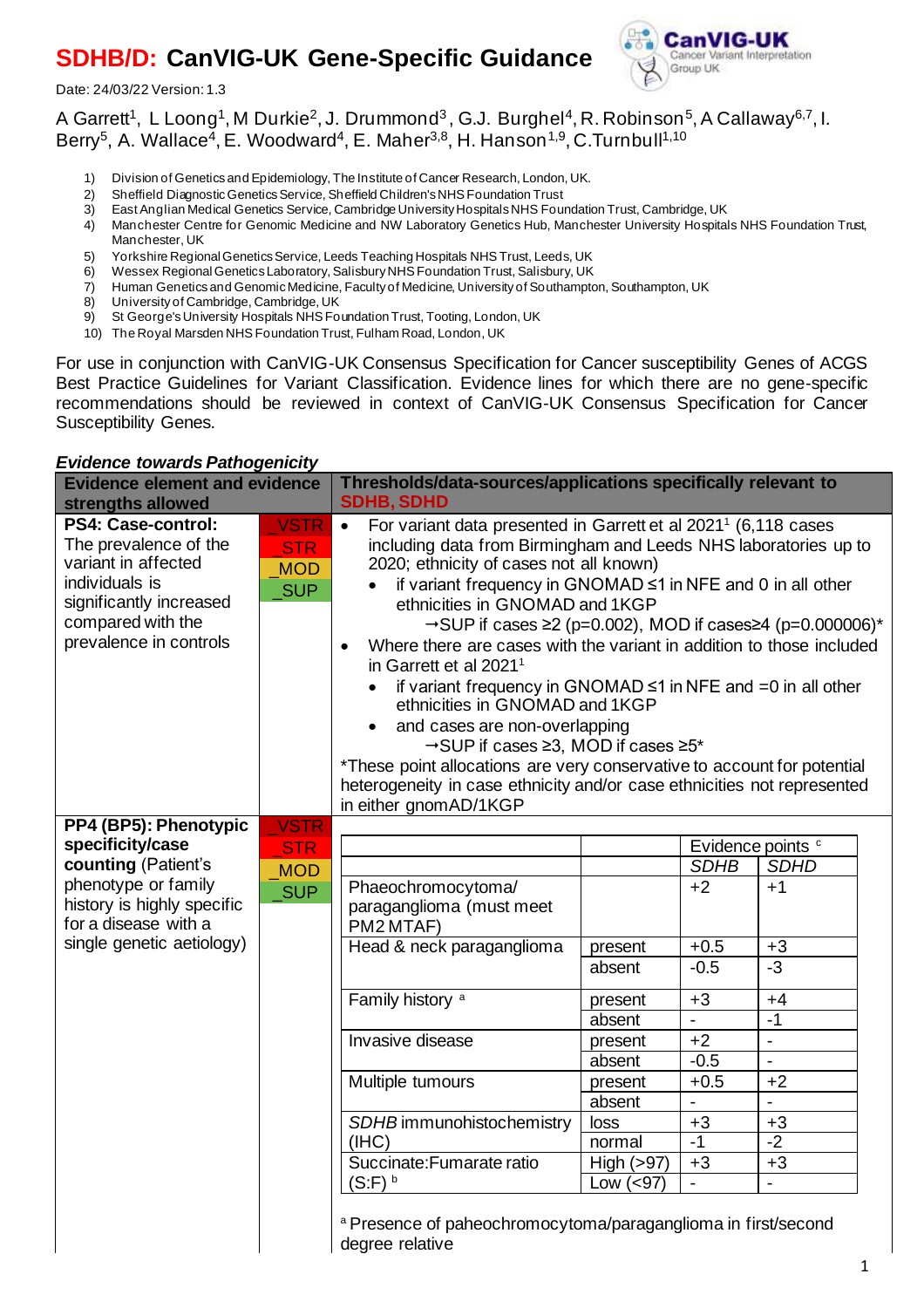|                                                                                                                   |                                                       | <b>b</b> Validated assay performed in accredited diagnostic laboratory or<br>laboratory publishing on S:F ratio. These evidence points have still<br>been applied conservatively to account for variation in assay<br>performance and lack of replication outside of reference publication.<br><sup>c</sup> Evidence points have been derived from the likelihood ratios in Garrett<br>et al 2021 <sup>1</sup> . For the clinical subphenotypes, the LRs from adjusted<br>multiple regression have been used. The exponent of the lower 95 <sup>th</sup><br>confidence interval has been used: where this is 0-1, it has been<br>rounded to 0.5 where the point estimate of the exponent is $>1$ . For<br>negative LRs/exponents (i.e. towards benignity), the upper 95 <sup>th</sup><br>confidence interval is used.                                                                                                                                                                                                                                                                                                                                                                                                                                                                                                                                                                                                                                                                                                                                                                                                                                                                                                                                                                                                                                                              |
|-------------------------------------------------------------------------------------------------------------------|-------------------------------------------------------|------------------------------------------------------------------------------------------------------------------------------------------------------------------------------------------------------------------------------------------------------------------------------------------------------------------------------------------------------------------------------------------------------------------------------------------------------------------------------------------------------------------------------------------------------------------------------------------------------------------------------------------------------------------------------------------------------------------------------------------------------------------------------------------------------------------------------------------------------------------------------------------------------------------------------------------------------------------------------------------------------------------------------------------------------------------------------------------------------------------------------------------------------------------------------------------------------------------------------------------------------------------------------------------------------------------------------------------------------------------------------------------------------------------------------------------------------------------------------------------------------------------------------------------------------------------------------------------------------------------------------------------------------------------------------------------------------------------------------------------------------------------------------------------------------------------------------------------------------------------------------------|
| <b>PM2: Absent from</b><br>controls (or at<br>extremely low frequency<br>if recessive) in ESP,<br>1000GP, or ExAC | <b>MOD</b><br><b>SUP</b>                              | <b>Notes</b><br>Points contributing to PP4/BP5 should be summed<br>$\bullet$<br>Where there are multiple cases with the variant reported clinically/in<br>$\bullet$<br>the literature, points for each clinical/molecular subphenotype<br>(family history, head and neck, multiple tumours, invasive tumours,<br>IHC loss, S:F ratio) can only be used once. Points for different<br>subphenotypes can be awarded for different individuals/family<br>members carrying the variant<br>Where there are clinical data from multiple probands/family<br>members that are discordant for a clinical subphenotype, only the<br>positive score is counted (e.g. for a SDHD variant that has been<br>reported 3 times, of which 1 is familial and two are isolated, 4 points<br>are awarded).<br>If there are conflicting data for two different IHC tests, no points<br>$\bullet$<br>should be awarded for IHC (S:F can still be awarded in this<br>instance, independent of IHC). If IHC and S:F are discordant, the<br>net score can be used. No more than 3 points can be awarded for<br>the combination of IHC and S:F<br>Points for LOH (as per consensus CanVIG guidance) can be<br>$\bullet$<br>awarded independently to (i.e. in addition to) IHC and S:F, as it is<br>an orthogonal test<br>If all the data for a variant come from a single case/family OR from a<br>single-centre publication, points for PP4 should not exceed 4 (and<br>the variant should not be classified at higher than likely pathogenic)<br>For PM2_mod frequency should be below predicted maximum tolerated<br>allele frequency (MTAF) using the threshold below:<br><b>SDHB</b><br><b>SDHD</b><br>$1.7 \times 10^{-6}$<br>$7.3 \times 10^{-7}$<br>For PM2_sup follow main consensus specification recommendations<br>$(\leq 0.002\%$ in a cancer-free control series of >50,000 individuals or any |
| <b>PVS1: Predicted null</b>                                                                                       |                                                       | equivalent ratio in a larger control series)                                                                                                                                                                                                                                                                                                                                                                                                                                                                                                                                                                                                                                                                                                                                                                                                                                                                                                                                                                                                                                                                                                                                                                                                                                                                                                                                                                                                                                                                                                                                                                                                                                                                                                                                                                                                                                       |
| variant (in a gene<br>where LOF is a known<br>mechanism of disease)                                               | <b>VSTR</b><br><b>STR</b><br><b>MOD</b><br><b>SUP</b> |                                                                                                                                                                                                                                                                                                                                                                                                                                                                                                                                                                                                                                                                                                                                                                                                                                                                                                                                                                                                                                                                                                                                                                                                                                                                                                                                                                                                                                                                                                                                                                                                                                                                                                                                                                                                                                                                                    |
| PS1: Same amino acid<br>change as an                                                                              | <b>STR</b>                                            |                                                                                                                                                                                                                                                                                                                                                                                                                                                                                                                                                                                                                                                                                                                                                                                                                                                                                                                                                                                                                                                                                                                                                                                                                                                                                                                                                                                                                                                                                                                                                                                                                                                                                                                                                                                                                                                                                    |
| established variant                                                                                               |                                                       |                                                                                                                                                                                                                                                                                                                                                                                                                                                                                                                                                                                                                                                                                                                                                                                                                                                                                                                                                                                                                                                                                                                                                                                                                                                                                                                                                                                                                                                                                                                                                                                                                                                                                                                                                                                                                                                                                    |
| PM4: Protein-length-<br>changing variant                                                                          | <b>MOD</b><br><b>SUP</b>                              |                                                                                                                                                                                                                                                                                                                                                                                                                                                                                                                                                                                                                                                                                                                                                                                                                                                                                                                                                                                                                                                                                                                                                                                                                                                                                                                                                                                                                                                                                                                                                                                                                                                                                                                                                                                                                                                                                    |
| <b>PM5: Novel missense</b><br>change at an amino                                                                  | <b>MOD</b>                                            |                                                                                                                                                                                                                                                                                                                                                                                                                                                                                                                                                                                                                                                                                                                                                                                                                                                                                                                                                                                                                                                                                                                                                                                                                                                                                                                                                                                                                                                                                                                                                                                                                                                                                                                                                                                                                                                                                    |
| acid residue where a<br>different missense<br>change determined to<br>be pathogenic seen<br>before                | <b>SUP</b>                                            |                                                                                                                                                                                                                                                                                                                                                                                                                                                                                                                                                                                                                                                                                                                                                                                                                                                                                                                                                                                                                                                                                                                                                                                                                                                                                                                                                                                                                                                                                                                                                                                                                                                                                                                                                                                                                                                                                    |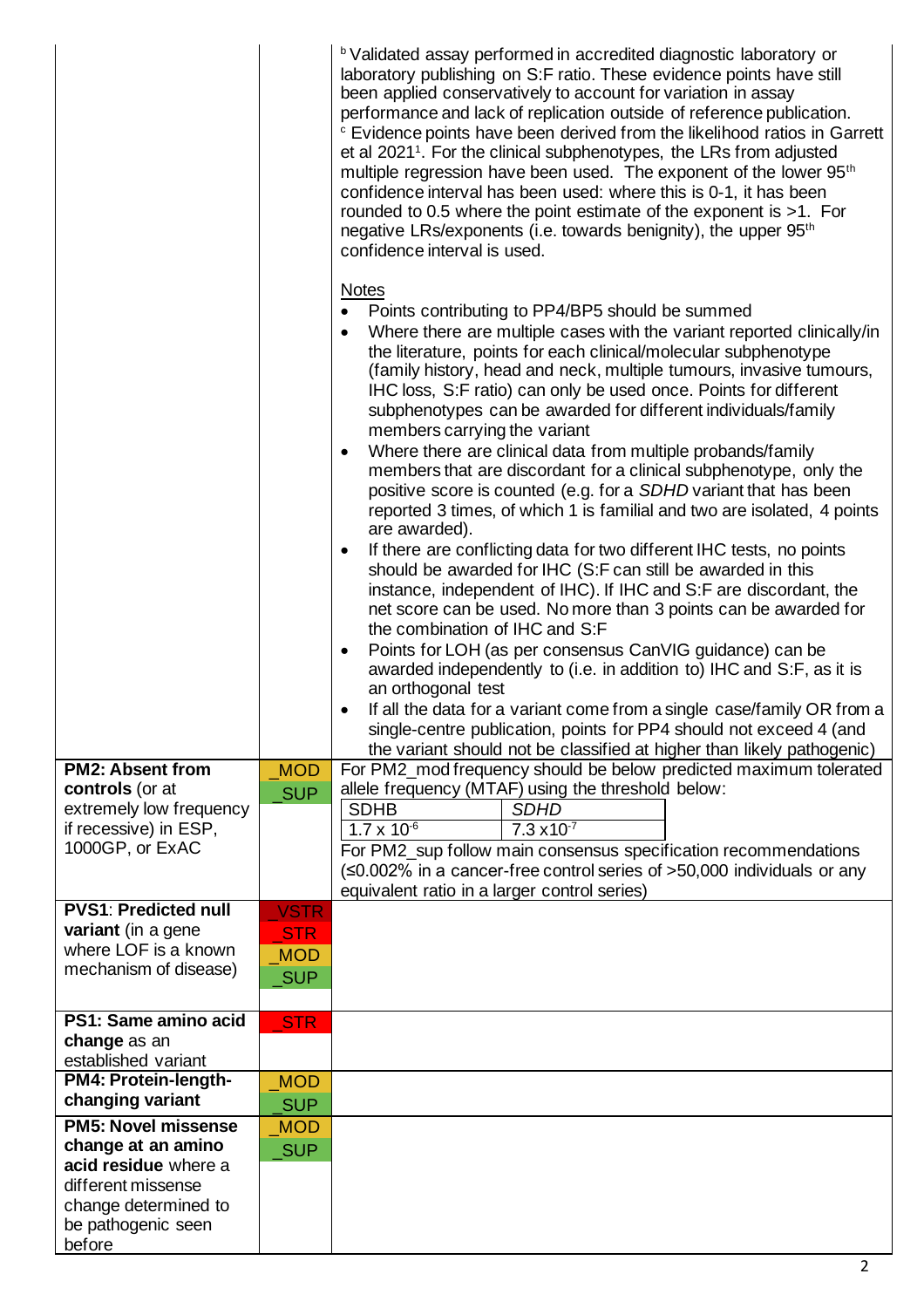| PP3: In silico: Multiple             | <b>SUP</b>  |                                                           |             |             |
|--------------------------------------|-------------|-----------------------------------------------------------|-------------|-------------|
| lines of computational               |             |                                                           |             |             |
| evidence support a                   |             |                                                           |             |             |
| deleterious effect on the            |             |                                                           |             |             |
| gene or gene product                 |             |                                                           |             |             |
| PM1, PP2 (/BP1):                     | <b>STR</b>  |                                                           |             |             |
| Enrichment/constraint:               | <b>MOD</b>  |                                                           |             |             |
| <b>PP2:</b> Missense variant         | <b>SUP</b>  |                                                           |             |             |
| in a gene that has a low             |             |                                                           |             |             |
| rate of benign missense              |             |                                                           |             |             |
| variation and in which               |             |                                                           | <b>SDHB</b> | <b>SDHD</b> |
| missense variants are a              |             |                                                           | aa 177-260  | aa 70-114   |
| common mechanism of                  |             | Location within                                           | $+0.5$      | $+1$        |
| disease                              |             | enriched region:                                          |             |             |
| <b>PM1:</b> Located in a             |             | Location outside                                          |             | $-1$        |
| mutational hot spot                  |             | enriched region                                           |             |             |
| and/or critical and well-            |             | Only apply if PP4 awarded for PHAEO/PGL+MTAF              |             |             |
| established functional               |             |                                                           |             |             |
| domain (e.g. active site             |             |                                                           |             |             |
| of an enzyme) without                |             |                                                           |             |             |
| benign variation                     |             |                                                           |             |             |
| <b>PS3: Functional: Well-</b>        | <b>VSTR</b> | No variant-specific ex-vivo assays established as robust. |             |             |
| established in vitro or in           | <b>STR</b>  |                                                           |             |             |
| vivo functional studies              |             |                                                           |             |             |
| supportive of a                      | <b>MOD</b>  |                                                           |             |             |
| damaging effect on the               | <b>SUP</b>  |                                                           |             |             |
| gene or gene product                 |             |                                                           |             |             |
| <b>PP1: Co-segregation</b>           | <b>VSTR</b> |                                                           |             |             |
| with disease in multiple             | <b>STR</b>  |                                                           |             |             |
| affected family members              | <b>MOD</b>  |                                                           |             |             |
| in a gene definitively               |             |                                                           |             |             |
| known to cause the                   | <b>SUP</b>  |                                                           |             |             |
| disease                              |             |                                                           |             |             |
|                                      |             |                                                           |             |             |
| PS2/PM6: De novo                     | <b>STR</b>  |                                                           |             |             |
| (maternity and paternity             | <b>MOD</b>  |                                                           |             |             |
| confirmed/unconfirmed)               | <b>SUP</b>  |                                                           |             |             |
| in a patient with the                |             |                                                           |             |             |
| disease and no family                |             |                                                           |             |             |
| history                              |             |                                                           |             |             |
| PM3: in trans with a                 | <b>STR</b>  |                                                           |             |             |
| pathogenic variant                   | <b>MOD</b>  |                                                           |             |             |
| (recessive disorders)                | <b>SUP</b>  |                                                           |             |             |
|                                      |             |                                                           |             |             |
| PP5: Reputable source                | <b>VSTR</b> |                                                           |             |             |
| recently reports variant             |             |                                                           |             |             |
| as pathogenic, but the               | <b>STR</b>  |                                                           |             |             |
| evidence is not available            | <b>MOD</b>  |                                                           |             |             |
| to the laboratory to                 | <b>SUP</b>  |                                                           |             |             |
|                                      |             |                                                           |             |             |
| perform an independent<br>evaluation |             |                                                           |             |             |
|                                      |             |                                                           |             |             |
|                                      |             |                                                           |             |             |

### *Evidence towards Benignity*

| <b>BA1/BS1: Allele frequency</b> | SA         |                 |                      |                      |
|----------------------------------|------------|-----------------|----------------------|----------------------|
| is "too high" in ExAC or         | <b>STR</b> |                 | <b>SDHB</b>          | <b>SDHD</b>          |
| gnomAD for disorder              |            | BS <sub>1</sub> | $1.7 \times 10^{-6}$ | $7.3 \times 10^{-7}$ |
|                                  |            | BA <sub>1</sub> | $10^{-4}$            | $10^{-4}$            |
|                                  |            |                 |                      |                      |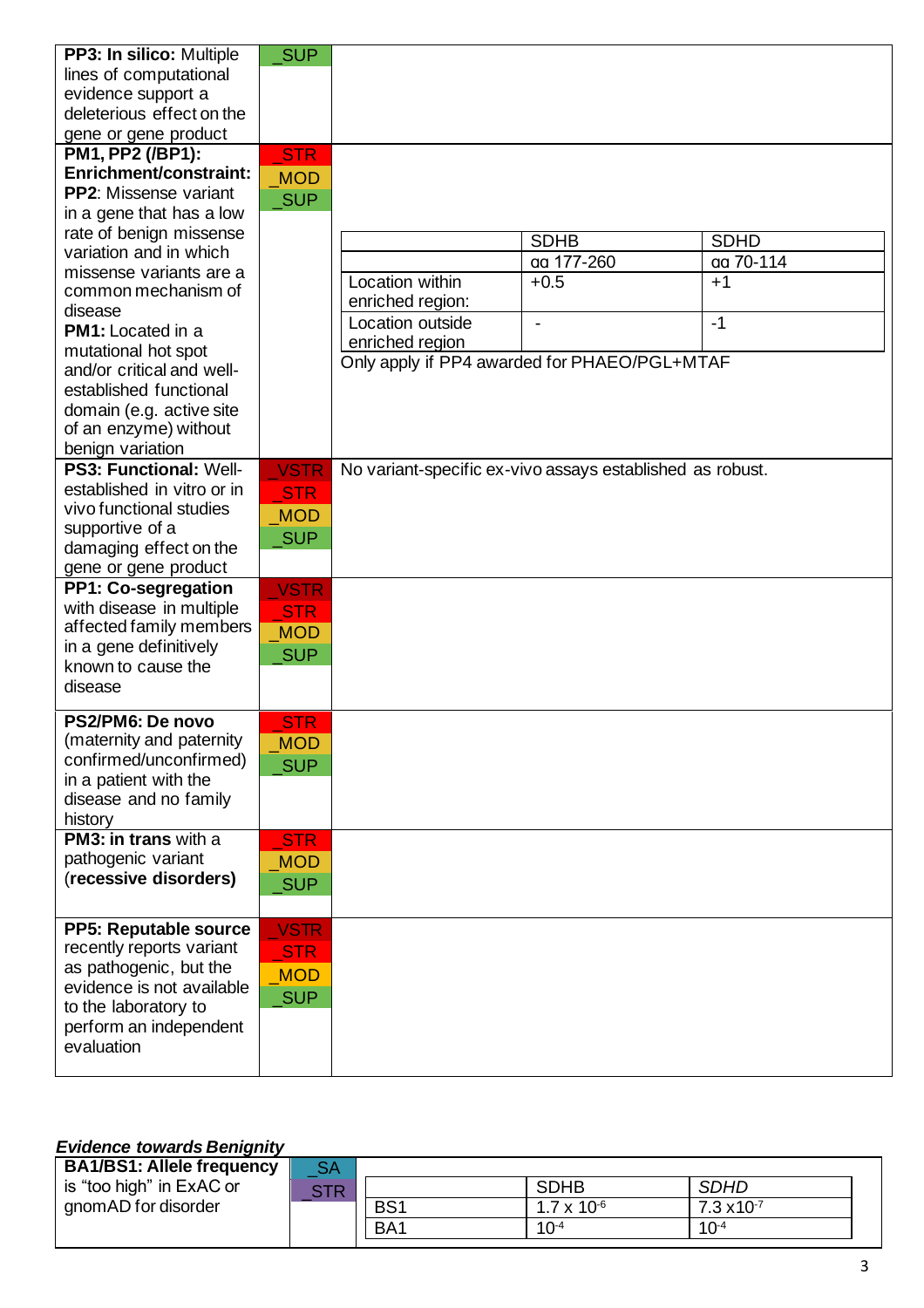| <b>BS2: Observation in</b>                                    | <b>STR</b> |  |
|---------------------------------------------------------------|------------|--|
| controls inconsistent with                                    | <b>SUP</b> |  |
| disease penetrance.                                           |            |  |
| Observed in a healthy adult                                   |            |  |
| individual for a recessive                                    |            |  |
| (homozygous), dominant                                        |            |  |
| (heterozygous), or X-linked                                   |            |  |
| (hemizygous) disorder, with                                   |            |  |
| full penetrance expected at                                   |            |  |
| an early age                                                  |            |  |
| <b>BP4: In silico: Multiple lines</b>                         | <b>SUP</b> |  |
| of computational evidence                                     |            |  |
| suggest no impact on gene                                     |            |  |
| or gene product                                               |            |  |
| (conservation, evolutionary,                                  |            |  |
| splicing impact, etc.)                                        |            |  |
| <b>BP1: Missense variant in a</b>                             | <b>SUP</b> |  |
| gene for which primarily                                      |            |  |
| truncating variants are<br>known to cause disease             |            |  |
|                                                               |            |  |
| <b>BP7: Synonymous (silent)</b><br>variant for which splicing | <b>SUP</b> |  |
| prediction algorithms predict                                 |            |  |
| no impact to the splice                                       |            |  |
| consensus sequence                                            |            |  |
| BP3: In-frame                                                 | SUP        |  |
| deletions/insertions in a                                     |            |  |
| repetitive region                                             |            |  |
| <b>BS3: Well-established in</b>                               | <b>STR</b> |  |
| vitro or in vivo functional                                   | <b>MOD</b> |  |
| studies show no damaging                                      | <b>SUP</b> |  |
| effect on protein function or                                 |            |  |
| splicing                                                      |            |  |
| <b>BS4: Non segregation with</b>                              | <b>STR</b> |  |
| disease                                                       | <b>SUP</b> |  |
|                                                               |            |  |
| <b>BP2: Observed in trans</b>                                 | <b>STR</b> |  |
| with a pathogenic variant                                     | SUP        |  |
| for a fully penetrant                                         |            |  |
| dominant gene/disorder or                                     |            |  |
| observed in cis                                               |            |  |
| <b>BP6: Reputable source</b>                                  | STR        |  |
| recently reports variant as                                   | <b>SUP</b> |  |
| benign, but the evidence is                                   |            |  |
| not available to the                                          |            |  |
| laboratory to perform an                                      |            |  |
| independent evaluation                                        |            |  |
| <b>BP5:</b> Alternate molecular                               | SUP        |  |
| basis for disease                                             |            |  |

## *Version History/Amendments*

| <b>Revised</b> | <b>Date</b> | <b>Section</b>  | <b>Update</b>                                                                     |    | Amended   Approved |
|----------------|-------------|-----------------|-----------------------------------------------------------------------------------|----|--------------------|
| version        |             |                 |                                                                                   | bv | by                 |
| 1.1            | 04/03/22    | All             | Draft version for consultation with CanVIG                                        | CT | <b>CStAG</b>       |
| 1.2            | 16/03/22    | PP4             | Addition of LOH<br>Clarification of use of S:F in context of<br>contradictory IHC | СT | <b>CStAG</b>       |
| 1.3            | 24/03/22    | PM <sub>2</sub> | Application of PM2_sup as per main<br>consensus guidance                          | AG | <b>CStAG</b>       |